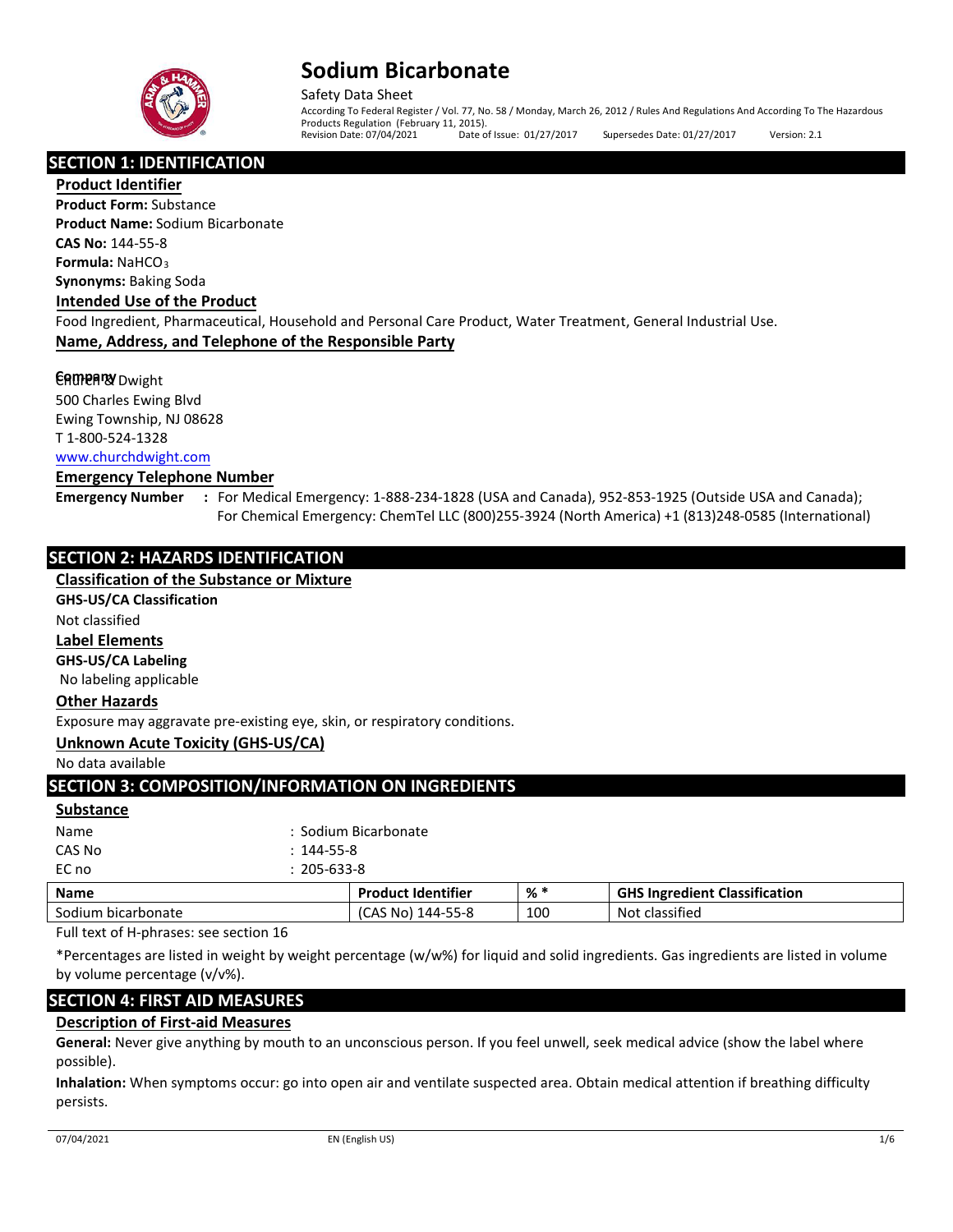#### Safety Data Sheet

According To Federal Register / Vol. 77, No. 58 / Monday, March 26, 2012 / Rules And Regulations And According To The Hazardous Products Regulation (February 11, 2015).

**Skin Contact:** Remove contaminated clothing. Drench affected area with water for at least 15 minutes. Obtain medical attention if irritation develops or persists.

**Eye Contact:** Rinse cautiously with water for at least 15 minutes. Remove contact lenses, if present and easy to do. Continue rinsing. Obtain medical attention.

**Ingestion:** Rinse mouth. Do not induce vomiting. Obtain medical attention.

## **Most Important Symptoms and Effects Both Acute and Delayed**

**General:** Not expected to present a significant hazard under anticipated conditions of normal use.

**Inhalation:** Prolonged exposure may cause irritation.

**Skin Contact:** Prolonged exposure may cause skin irritation.

**Eye Contact:** May cause slight irritation to eyes.

**Ingestion:** Large doses may produce systemic alkalosis and expansion in extracellular fluid volume with edema.

**Chronic Symptoms:** None expected under normal conditions of use.

#### **Indication of Any Immediate Medical Attention and Special Treatment Needed**

If exposed or concerned, get medical advice and attention. If medical advice is needed, have product container or label at hand.

### **SECTION 5: FIRE-FIGHTING MEASURES**

#### **Extinguishing Media**

**Suitable Extinguishing Media:** Water spray, dry chemical, foam, carbon dioxide.

**Unsuitable Extinguishing Media:** Do not use a heavy water stream. Use of heavy stream of water may spread fire.

## **Special Hazards Arising From the Substance or Mixture**

**Fire Hazard:** Not considered flammable but may burn at high temperatures.

**Explosion Hazard:** Product is not explosive.

**Reactivity:** Hazardous reactions will not occur under normal conditions.

#### **Advice for Firefighters**

**Precautionary Measures Fire:** Exercise caution when fighting any chemical fire.

**Firefighting Instructions:** Exercise caution when fighting any chemical fire. Use water spray or fog for cooling exposed containers.

**Protection During Firefighting:** Do not enter fire area without proper protective equipment, including respiratory protection.

Hazardous Combustion Products: Carbon oxides (CO, CO<sub>2</sub>). Sodium oxides.

## **Reference to Other Sections**

Refer to Section 9 for flammability properties.

## **SECTION 6: ACCIDENTAL RELEASE MEASURES**

#### **Personal Precautions, Protective Equipment and Emergency Procedures**

**General Measures:** Avoid prolonged contact with eyes, skin and clothing. Avoid breathing dust.

#### **For Non-Emergency Personnel**

**Protective Equipment:** Use appropriate personal protective equipment (PPE).

**Emergency Procedures:** Evacuate unnecessary personnel.

#### **For Emergency Personnel**

**Protective Equipment:** Equip cleanup crew with proper protection.

**Emergency Procedures:** Ventilate area. Upon arrival at the scene, a first responder is expected to recognize the presence of dangerous goods, protect oneself and the public, secure the area, and call for the assistance of trained personnel as soon as conditions permit.

#### **Environmental Precautions**

Avoid release to the environment. Prevent entry to sewers and public waters.

## **Methods and Materials for Containment and Cleaning Up**

**For Containment:** Contain and collect as any solid. Contain solid spills with appropriate barriers and prevent migration and entry into sewers or streams.

**Methods for Cleaning Up:** Clean up spills immediately and dispose of waste safely. Recover the product by vacuuming, shoveling or sweeping. Transfer spilled material to a suitable container for disposal. Contact competent authorities after a spill.

#### **Reference to Other Sections**

See Section 8 for exposure controls and personal protection and Section 13 for disposal considerations.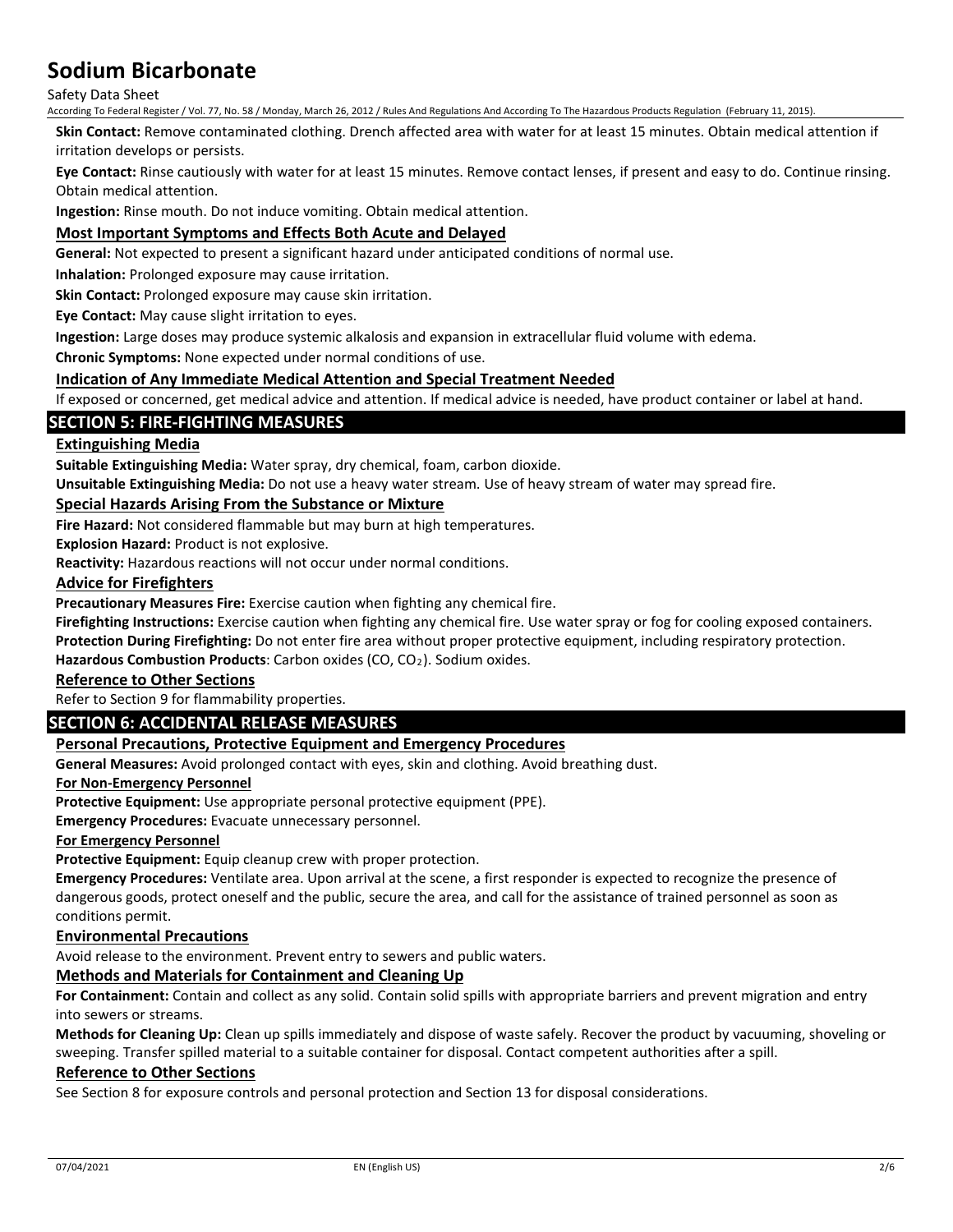Safety Data Sheet

According To Federal Register / Vol. 77, No. 58 / Monday, March 26, 2012 / Rules And Regulations And According To The Hazardous Products Regulation (February 11, 2015).

## **SECTION 7: HANDLING AND STORAGE**

## **Precautions for Safe Handling**

**Precautions for Safe Handling:** Wash hands and other exposed areas with mild soap and water before eating, drinking or smoking and when leaving work. Avoid prolonged contact with eyes, skin and clothing. Avoid breathing dust.

**Hygiene Measures:** Handle in accordance with good industrial hygiene and safety procedures.

## **Conditions for Safe Storage, Including Any Incompatibilities**

**Technical Measures:** Comply with applicable regulations.

**Storage Conditions:** Keep container closed when not in use. Store in a dry, cool place. Keep/Store away from direct sunlight, extremely high or low temperatures and incompatible materials.

**Incompatible Materials:** Strong acids, strong bases, strong oxidizers. Water. Lime.

#### **Storage Temperature:** < 65 °C (< 150 °F)

#### **Specific End Use(s)**

Food Ingredient, Pharmaceutical, Household and Personal Care Product, Water Treatment, General Industrial Use.

## **SECTION 8: EXPOSURE CONTROLS/PERSONAL PROTECTION**

### **Control Parameters**

For substances listed in section 3 that are not listed here, there are no established Exposure limits from the manufacturer, supplier, importer, or the appropriate advisory agency including: ACGIH (TLV), AIHA (WEEL), NIOSH (REL), OSHA (PEL), Canadian provincial governments, or the Mexican government.

| Particulates not otherwise classified (PNOC) |                                             |                                                                                  |
|----------------------------------------------|---------------------------------------------|----------------------------------------------------------------------------------|
| <b>USA ACGIH</b>                             | ACGIH TWA $(mg/m3)$                         | 3 mg/m <sup>3</sup> Respirable fraction                                          |
|                                              |                                             | 10 mg/m $3$ Total Dust                                                           |
| <b>USA OSHA</b>                              | OSHA PEL (TWA) (mg/m <sup>3</sup> )         | 5 mg/m <sup>3</sup> Respirable fraction                                          |
|                                              |                                             | 15 mg/m <sup>3</sup> Total Dust                                                  |
| <b>Alberta</b>                               | OEL TWA (mg/m <sup>3</sup> )                | 10 mg/m $3$ (total)                                                              |
|                                              |                                             | 3 mg/m <sup>3</sup> (respirable)                                                 |
| <b>British Columbia</b>                      | OEL TWA (mg/m <sup>3</sup> )                | 10 mg/m <sup>3</sup> (nuisance dust-total dust)                                  |
|                                              |                                             | 3 mg/m <sup>3</sup> (nuisance dust-respirable fraction)                          |
| Manitoba                                     | OEL TWA (mg/m <sup>3</sup> )                | 10 mg/m <sup>3</sup> (inhalable particles, recommended)                          |
|                                              |                                             | 3 mg/m <sup>3</sup> (respirable particles, recommended)                          |
| <b>New Brunswick</b>                         | OEL TWA (mg/m <sup>3</sup> )                | 3 mg/m <sup>3</sup> (particulate matter containing no Asbestos and <1%           |
|                                              |                                             | Crystalline silica, respirable fraction)                                         |
|                                              |                                             | 10 mg/m <sup>3</sup> (particulate matter containing no Asbestos and <1%          |
|                                              |                                             | Crystalline silica, inhalable fraction)                                          |
| <b>Newfoundland &amp; Labrador</b>           | OEL TWA (mg/m <sup>3</sup> )                | 10 mg/m <sup>3</sup> (inhalable particles, recommended)                          |
|                                              |                                             | 3 mg/m <sup>3</sup> (respirable particles, recommended)                          |
| Nova Scotia                                  | OEL TWA (mg/m <sup>3</sup> )                | 10 mg/m <sup>3</sup> (inhalable particles, recommended)                          |
|                                              |                                             | 3 mg/m <sup>3</sup> (respirable particles, recommended)                          |
| <b>Nunavut</b>                               | OEL STEL (mg/m <sup>3</sup> )               | 20 mg/m <sup>3</sup> (insoluble or poorly soluble-inhalable fraction)            |
|                                              |                                             | 6 mg/m <sup>3</sup> (insoluble or poorly soluble-respirable fraction)            |
| <b>Nunavut</b>                               | OEL TWA (mg/m <sup>3</sup> )                | 10 mg/m <sup>3</sup> (insoluble or poorly soluble-inhalable fraction)            |
|                                              |                                             | 3 mg/m <sup>3</sup> (insoluble or poorly soluble-respirable fraction)            |
| <b>Northwest Territories</b>                 | OEL STEL (mg/m <sup>3</sup> )               | 20 mg/m <sup>3</sup> (insoluble or poorly soluble-inhalable fraction)            |
|                                              |                                             | 6 mg/m <sup>3</sup> (insoluble or poorly soluble-respirable fraction)            |
| <b>Northwest Territories</b>                 | OEL TWA (mg/m <sup>3</sup> )                | 10 mg/m <sup>3</sup> (insoluble or poorly soluble-inhalable fraction)            |
|                                              |                                             | 3 mg/m <sup>3</sup> (insoluble or poorly soluble-respirable fraction)            |
| <b>Ontario</b>                               | OEL TWA (mg/m <sup>3</sup> )                | 10 mg/m <sup>3</sup> (inhalable)                                                 |
|                                              |                                             | 3 mg/m <sup>3</sup> (respirable)                                                 |
| <b>Prince Edward Island</b>                  | OEL TWA (mg/m <sup>3</sup> )                | 10 mg/m <sup>3</sup> (inhalable particles, recommended)                          |
|                                              |                                             | 3 mg/m <sup>3</sup> (respirable particles, recommended)                          |
| Québec                                       | VEMP ( $mg/m3$ )                            | 10 mg/m <sup>3</sup> (including dust, inert or nuisance particulates-total dust) |
| Saskatchewan                                 | $\overline{OE}$ L STEL (mg/m <sup>3</sup> ) | 20 mg/m <sup>3</sup> (insoluble or poorly soluble-inhalable fraction)            |
|                                              |                                             | 6 mg/m <sup>3</sup> (insoluble or poorly soluble-respirable fraction)            |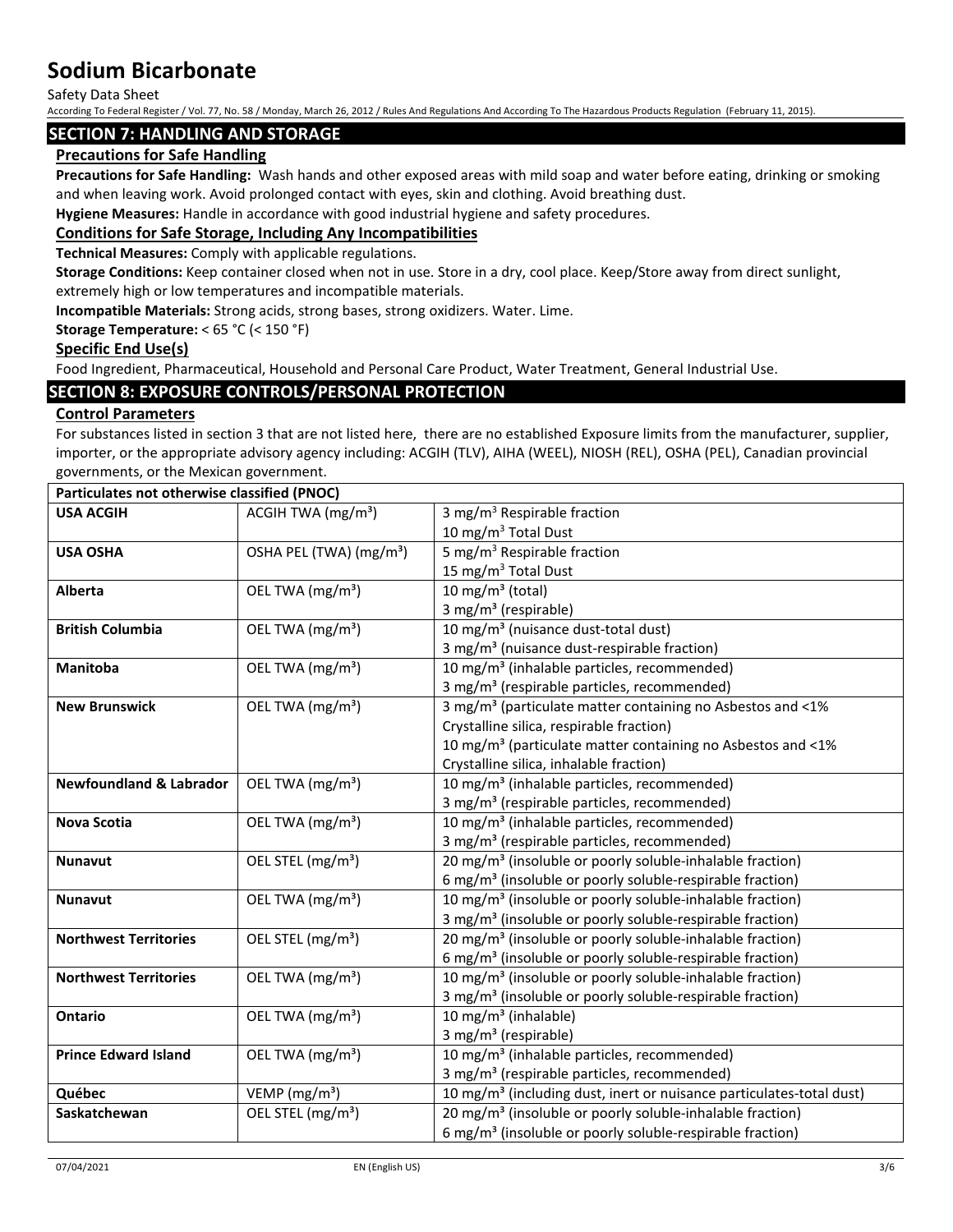Safety Data Sheet

According To Federal Register / Vol. 77, No. 58 / Monday, March 26, 2012 / Rules And Regulations And According To The Hazardous Products Regulation (February 11, 2015).

| Saskatchewan | OEL TWA (mg/m <sup>3</sup> ) | <sup>1</sup> 10 mg/m <sup>3</sup> (insoluble or poorly soluble-inhalable fraction)  |
|--------------|------------------------------|-------------------------------------------------------------------------------------|
|              |                              | $\frac{1}{2}$ 3 mg/m <sup>3</sup> (insoluble or poorly soluble-respirable fraction) |

#### **Exposure Controls**

**Appropriate Engineering Controls:** For occupational/workplace settings: Emergency eye wash fountains and safety showers should be available in the immediate vicinity of any potential exposure. Ensure adequate ventilation, especially in confined areas. Ensure all national/local regulations are observed.

**Personal Protective Equipment:** For occupational/workplace settings and bulk quantities: Gloves. Protective clothing. Protective goggles.



**Materials for Protective Clothing:** For occupational/workplace settings: Chemically resistant materials and fabrics.

**Hand Protection:** For occupational/workplace settings: Wear protective gloves.

**Eye Protection:** For occupational/workplace settings: Chemical safety goggles.

**Skin and Body Protection:** Wear suitable protective clothing.

**Respiratory Protection:** If exposure limits are exceeded or irritation is experienced, approved respiratory protection should be worn. In case of inadequate ventilation, oxygen deficient atmosphere, or where exposure levels are not known wear approved respiratory protection.

**Other Information:** When using, do not eat, drink or smoke.

**SECTION 9: PHYSICAL AND CHEMICAL PROPERTIES**

| <b>SECTION 9: PHYSICAL AND CHEMICAL PROPERTIES</b>           |   |                                    |
|--------------------------------------------------------------|---|------------------------------------|
| <b>Information on Basic Physical and Chemical Properties</b> |   |                                    |
| <b>Physical State</b>                                        |   | Solid                              |
| Appearance                                                   |   | White, crystalline powder          |
| Odor                                                         |   | None                               |
| <b>Odor Threshold</b>                                        |   | Not available                      |
| рH                                                           |   | 8.2 (1% Solution)                  |
| <b>Evaporation Rate</b>                                      |   | Not available                      |
| <b>Melting Point</b>                                         |   | Not available                      |
| <b>Freezing Point</b>                                        |   | Not available                      |
| <b>Boiling Point</b>                                         |   | Not available                      |
| <b>Flash Point</b>                                           |   | Not available                      |
| <b>Auto-ignition Temperature</b>                             |   | Not available                      |
| <b>Decomposition Temperature</b>                             |   | Not available                      |
| Flammability (solid, gas)                                    |   | Not available                      |
| <b>Lower Flammable Limit</b>                                 |   | Not available                      |
| <b>Upper Flammable Limit</b>                                 |   | Not available                      |
| <b>Vapor Pressure</b>                                        |   | Not available                      |
| <b>Relative Vapor Density at 20°C</b>                        |   | Not available                      |
| <b>Relative Density</b>                                      |   | Not available                      |
| <b>Specific Gravity / Density</b>                            | ÷ | 62 lb/ft3 (993 kg/m3)              |
| <b>Specific Gravity</b>                                      |   | Not available                      |
| <b>Solubility</b>                                            |   | Water: 8.6 g/100ml @ 20 °C (68 °F) |
| <b>Partition Coefficient: N-Octanol/Water</b>                |   | Not available                      |
| <b>Viscosity</b>                                             |   | Not available                      |

## **SECTION 10: STABILITY AND REACTIVITY**

**Reactivity:** Hazardous reactions will not occur under normal conditions.

**Chemical Stability:** Stable under recommended handling and storage conditions (see section 7).

**Possibility of Hazardous Reactions:** Hazardous polymerization will not occur.

**Conditions to Avoid:** Direct sunlight, extremely high or low temperatures, and incompatible materials.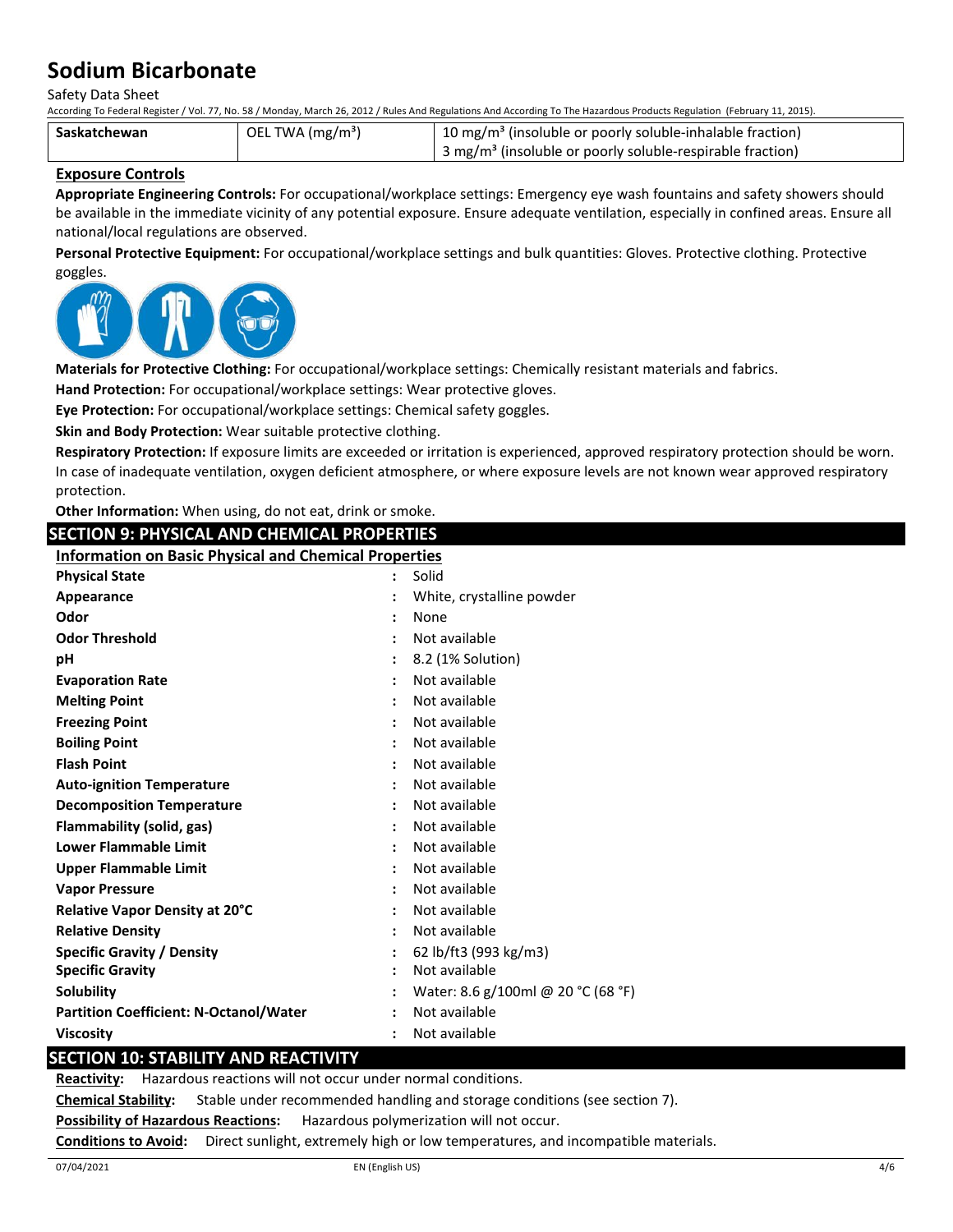Safety Data Sheet

According To Federal Register / Vol. 77, No. 58 / Monday, March 26, 2012 / Rules And Regulations And According To The Hazardous Products Regulation (February 11, 2015).

**Incompatible Materials:** Strong acids, strong bases, strong oxidizers. Water. Lime.

**Hazardous Decomposition Products:** None known. At high temperature may liberate toxic gases.

## **SECTION 11: TOXICOLOGICAL INFORMATION**

**Information on Toxicological Effects - Product**

**Acute Toxicity (Oral):** Not classified

**Acute Toxicity (Dermal):** Not classified **Acute Toxicity (Inhalation):** Not classified

**LD50 and LC50 Data:** Not available

**Skin Corrosion/Irritation:** Not classified

**pH:** 8.2 (1% Solution)

**Eye Damage/Irritation:** Not classified

**pH:** 8.2 (1% Solution)

**Respiratory or Skin Sensitization:** Not classified

**Germ Cell Mutagenicity:** Not classified

**Carcinogenicity:** Not classified

#### **Specific Target Organ Toxicity (Repeated Exposure):** Not classified

**Reproductive Toxicity:** Not classified

**Specific Target Organ Toxicity (Single Exposure):** Not classified

**Aspiration Hazard:** Not classified

**Symptoms/Injuries After Inhalation:** Prolonged exposure may cause irritation.

**Symptoms/Injuries After Skin Contact:** Prolonged exposure may cause skin irritation.

**Symptoms/Injuries After Eye Contact:** May cause slight irritation to eyes.

**Symptoms/Injuries After Ingestion:** Large doses may produce systemic alkalosis and expansion in extracellular fluid volume with edema.

**Chronic Symptoms:** None expected under normal conditions of use.

## **Information on Toxicological Effects - Ingredient(s)**

**LD50 and LC50 Data:**

**Sodium bicarbonate (144-55-8)**

**LD50 Oral Rat** 7334 mg/kg

## **SECTION 12: ECOLOGICAL INFORMATION**

**Toxicity**

**Ecology - General:** Not classified.

| .                             |                         |
|-------------------------------|-------------------------|
| Sodium bicarbonate (144-55-8) |                         |
| LC50 Fish 1                   | 7100 mg/l Bluegill      |
| EC50 Daphnia 1                | 4100 mg/l Daphnids      |
| LC50 Fish 2                   | 7700 mg/l Rainbow Trout |
| Dorsistones and Dosradability |                         |

#### **Persistence and Degradability**

**Sodium Bicarbonate (144-55-8) Persistence and Degradability | Not established.** 

#### **Bioaccumulative Potential**

**Sodium Bicarbonate (144-55-8)**

**Bioaccumulative Potential** Not established.

**Mobility in Soil** Not available

### **Other Adverse Effects**

**Other Information:** Avoid release to the environment.

## **SECTION 13: DISPOSAL CONSIDERATIONS**

**Waste Disposal Recommendations:** Dispose of contents/container in accordance with local, regional, national, territorial, provincial, and international regulations.

**Ecology - Waste Materials:** Avoid release to the environment.